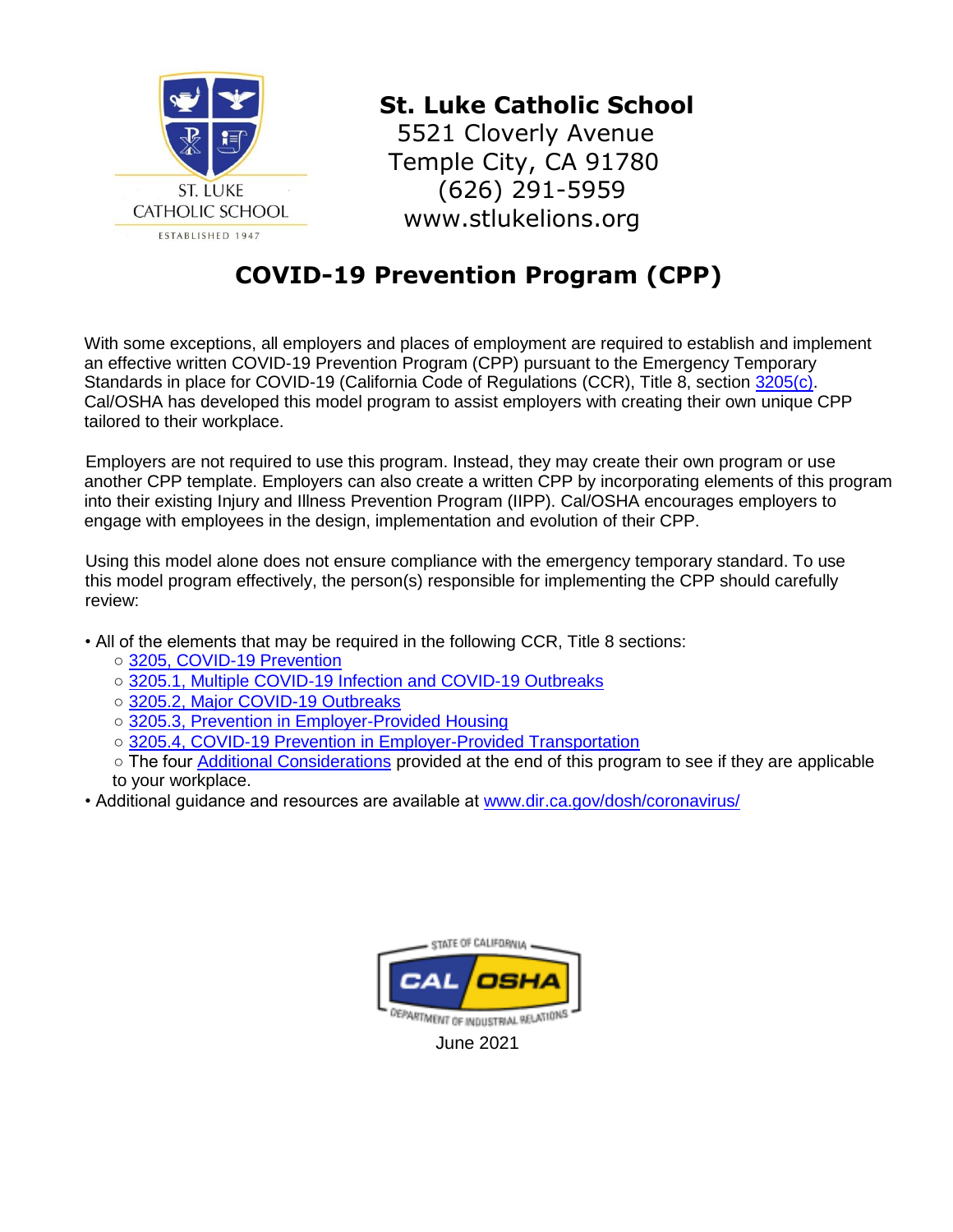# **COVID-19 Prevention Program (CPP) for St. Luke Catholic School, Temple City**

This CPP is designed to control employees' exposures to the SARS-CoV-2 virus (COVID-19) that may occur in our workplace.

### **Date: September 27, 2021**

# **Authority and Responsibility**

**Ms. Yvette Jefferys, Principal,** has overall authority and responsibility for implementing the provisions of this CPP in our workplace. In addition, all managers and supervisors are responsible for implementing and maintaining the CPP in their assigned work areas and for ensuring employees receive answers to questions about the program in a language they understand.

All employees are responsible for using safe work practices, following all directives, policies and procedures, and assisting in maintaining a safe work environment.

# **Identification and Evaluation of COVID-19 Hazards**

We implement the following in our workplace:

- Conduct workplace-specific evaluations using the **Appendix A: Identification of COVID-19 Hazards**  form.
- Document the vaccination status of our employees by using **Appendix E: Documentation of Employee COVID-19 Vaccination Status**, which is maintained as a confidential medical record.

• Evaluate employees' potential workplace exposures to all persons at, or who may enter, our workplace. • Develop COVID-19 policies and procedures to respond effectively and immediately to individuals at the workplace who are a COVID-19 case to prevent or reduce the risk of transmission in the workplace  **Policies and Procedures:**

- Teachers, staff, students, parents will all have their temperatures taken upon entering school. They will use hand sanitizer immediately upon entering. Students will have their temperatures taken at carline, before they exit the vehicle. That way, if they do have a temperature, the parent/guardian can take them home immediately.
- If they have a temperature, they will not be allowed to stay at school.

• Review applicable orders and general and industry-specific guidance from the State of California, Cal/ OSHA, and the local health department related to COVID-19 hazards and prevention. • Evaluate existing COVID-19 prevention controls in our workplace and the need for different or additional controls.

• Conduct periodic inspections using the **Appendix B: COVID-19 Inspections** form as needed to identify and evaluate unhealthy conditions, work practices, and work procedures related to COVID-19 and to ensure compliance with our COVID-19 policies and procedures.

## **Identification:**

- Teachers, staff, students, parents will all have their temperatures taken upon entering school. They will use hand sanitizer immediately upon entering. Students will have their temperatures taken at carline, before they exit the vehicle. That way, if they do have a temperature, the parent/guardian can take them home immediately.
- If they have a temperature, they will not be allowed to stay at school.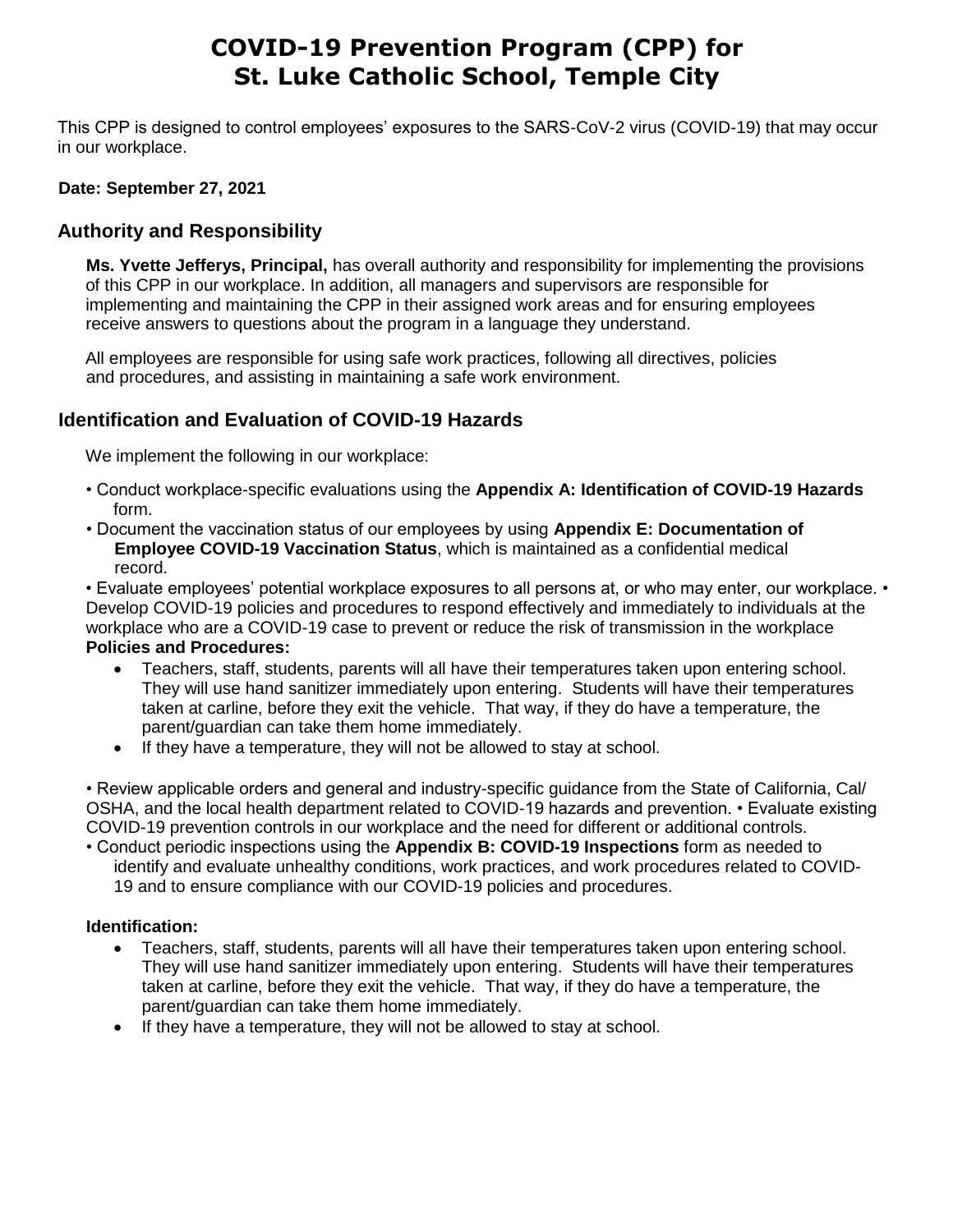## **Employee participation**

Employees and their authorized employees' representatives are encouraged to participate in the identification and evaluation of COVID-19 hazards.

### **Employee screening**

- We screen our employees and respond to those with COVID-19 symptoms by: Teachers and staff will all have their temperatures taken upon entering school. They will use hand sanitizer immediately upon entering. If they have a temperature, they will not be allowed to stay at school.
- All teachers and staff will wear masks while on campus, except when eating or drinking.

# **Correction of COVID-19 Hazards**

Unsafe or unhealthy work conditions, practices or procedures are documented on the **Appendix B: COVID-19 Inspections** form, and corrected in a timely manner based on the severity of the hazards, as follows:

# **Control of COVID-19 Hazards**

### **Face Coverings**

We provide clean, undamaged face coverings and ensure they are properly worn by employees that are not fully vaccinated when they are indoors or in vehicles, and where required by orders from the California Department of Public Health (CDPH).

All Teachers and Staff have been given a school provided face covering. In addition, we have disposable surgical masks available in every classroom.

Employees required to wear face coverings in our workplace may remove them under the following conditions:

• When an employee is alone in a room or a vehicle.

- While eating or drinking at the workplace, provided employees are at least six feet apart and outside air supply to the area, if indoors, has been maximized to the extent feasible.
- Employees who cannot wear face coverings due to a medical or mental health condition or disability, or who are hearing-impaired or communicating with a hearing-impaired person. Such employees will wear an effective, non-restrictive alternative, such as a face shield with a drape on the bottom, if their condition permits it.

• Specific tasks that cannot feasibly be performed with a face covering. This exception is limited to the time in which such tasks are being performed.

Any employee not wearing a required face covering or allowed non-restrictive alternative, will be at least six feet apart from all other persons unless the unmasked employee is either fully vaccinated or tested at least weekly for COVID-19.

We will not prevent any employee from wearing a face covering when it is not required unless it would create a safety hazard, such as interfering with the safe operation of equipment.

Face coverings will also be provided to any employee that requests one, regardless of their vaccination status.

#### **Engineering controls**

For indoor locations, using Appendix B, we identify and evaluate how to maximize, to the extent feasible, ventilation with outdoor air using the highest filtration efficiency compatible with our existing ventilation system, and whether the use of portable or mounted High Efficiency Particulate Air (HEPA) filtration units, or other air cleaning systems, would reduce the risk of transmission by:

The school's ventilation system will be properly maintained and adjusted.

We will maximize, to the extent feasible, the amount of outside air and increase filtration efficiency to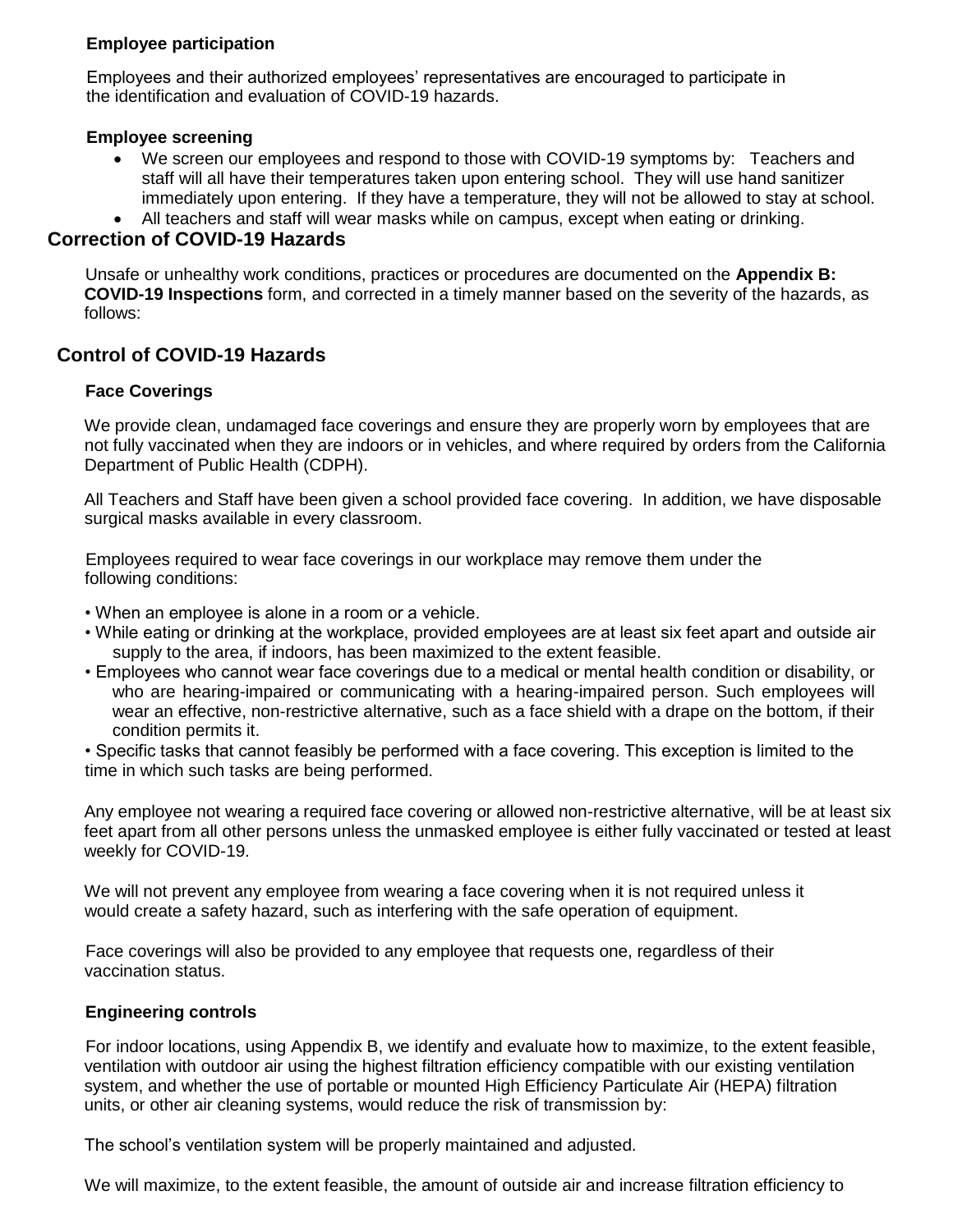the highest level compatible with the existing ventilation system.

# **Cleaning and disinfecting**

We implement the following cleaning and disinfection measures for frequently touched surfaces and objects, such as doorknobs, elevator buttons, equipment, tools, handrails, handles, controls, phones, headsets, bathroom surfaces, and steering wheels:

We have adequate supplies available for each teacher and adequate time for them to disinfect their classrooms at the end of each school day. In addition, the cleaning service will clean and disinfect when he comes in in the evenings. [Reference section 3205(c)(7)(B) for details]

Should we have a COVID-19 case in our workplace, we will implement the following procedures:

All employees will clean and disinfect their individual classrooms and all work areas on a daily basis. In addition, the cleaning service will clean and disinfect in the evenings when they come in.

### **Hand sanitizing**

To implement effective hand sanitizing procedures, we:

Upon the exit of vehicles, the children all use hand-sanitizer. In addition, when students and teachers/staff, enter the front office they use hand-sanitizer. Hand sanitizer is used frequently throughout the day by students, teachers, and staff.

Before recess, after recess, before lunch, and after lunch all students and teachers/staff will wash their hands with soap and water for a minimum of 20 seconds.

### **Personal protective equipment (PPE) used to control employees' exposure to COVID-19**

We evaluate the need for PPE (such as gloves, goggles, and face shields) as required by section 3380, and provide and ensure use of such PPE as needed.

#### **Testing of symptomatic employees**

We make COVID-19 testing available at no cost to employees with COVID-19 symptoms who are not fully vaccinated, during employees' paid time.

# **Investigating and Responding to COVID-19 Cases**

We have developed effective procedure to investigate COVID-19 cases that include seeking information from our employees regarding COVID-19 cases, close contacts, test results, and onset of symptoms. This is accomplished by using the **Appendix C: Investigating COVID-19 Cases** form.

We also ensure the following is implemented:

• Employees that had a close contact are offered COVID-19 testing at no cost during their working hours, excluding:

○ Employees who were fully vaccinated before the close contact and do not have symptoms. ○ COVID-19 cases who were allowed to return to work per our return-to-work criteria and have remained free of symptoms for 90 days after the initial onset of symptoms, or for cases who never developed symptoms, for 90 days after the first positive test.

- The information on benefits described in Training and Instruction, and Exclusion of COVID-19 Cases, below, will be provided to employees.
- Written notice within 1 day of your knowledge of a COVID-19 case that people at the worksite may have been exposed to COVID-19. This notice will be provided to all employees (and their authorized representative), independent contractors and other employers at the worksite during the high-risk exposure period. These notifications must meet the requirements of T8CCR section 3205(c)(3)(B) and Labor Code section 6409.6(a)(4); (a)(2); and (c), and in a form readily understandable by employees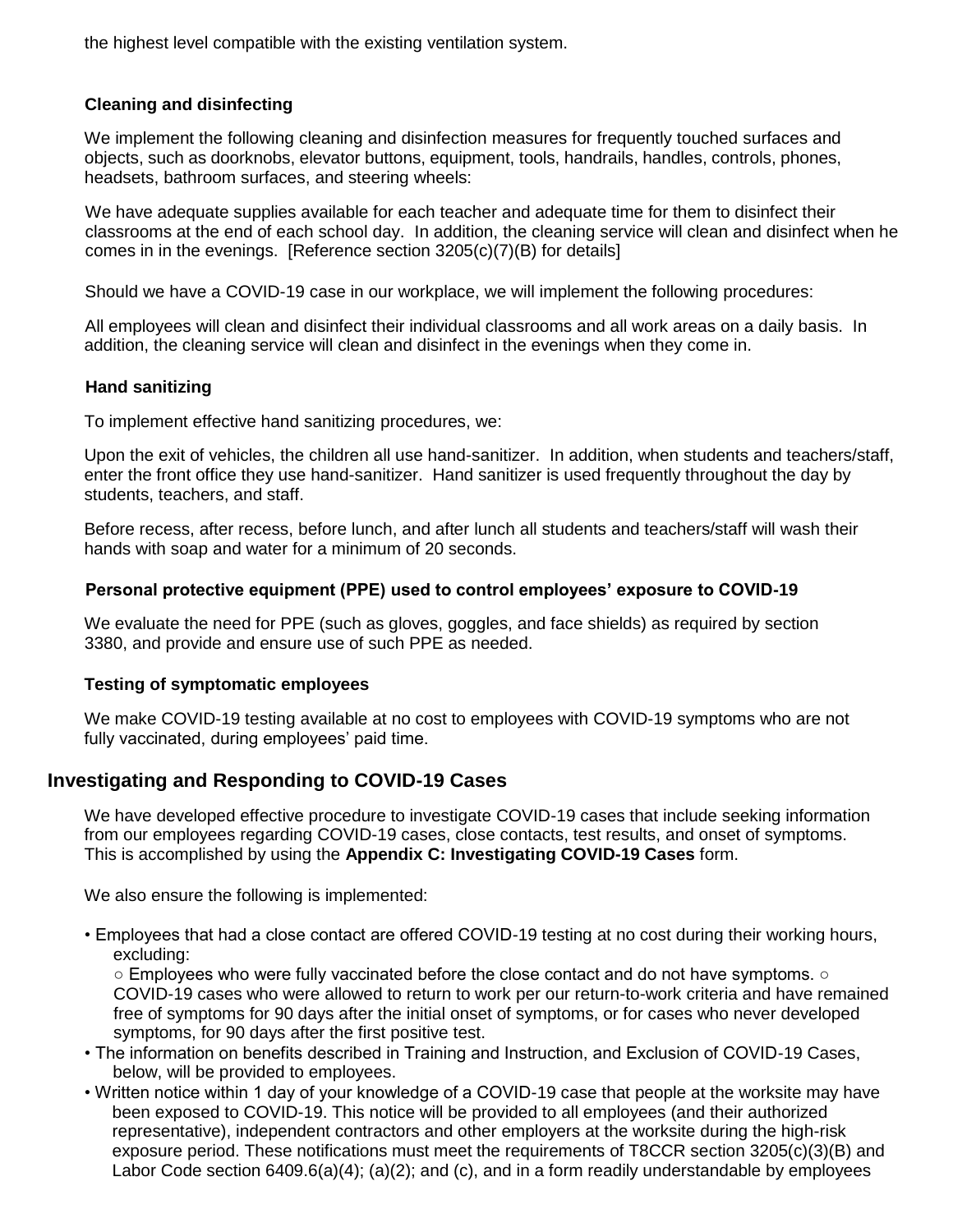# **System for Communicating**

Our goal is to ensure that we have effective two-way communication with our employees, in a form they can readily understand, and that it includes the following information:

• Who employees should report COVID-19 symptoms, possible close contacts and hazards to, and how. All employees should report to Ms. Yvette Jefferys, Principal, via phone or email.

• That employees can report symptoms, possible close contacts and hazards without fear of reprisal. • Employees with medical or other conditions that put them at increased risk of severe COVID-19 illness can request accommodations

Access to COVID-19 testing when testing is required The COVID-19 hazards employees (including other employers and individuals in contact with our workplace) may be exposed to, what is being done to control those hazards, and our COVID-19 policies and procedures.

We will confidently implement all requirements for COVID-19 cases.

# **Training and Instruction**

## **We provide effective employee training and instruction that includes:**

- Our COVID-19 policies and procedures to protect employees from COVID-19 hazards, and how to participate in the identification and evaluation of COVID-19 hazards.
- Information regarding COVID-19-related benefits (including mandated sick and vaccination leave) to which the employee may be entitled under applicable federal, state, or local laws.
- The fact that:
	- COVID-19 is an infectious disease that can be spread through the air.
	- COVID-19 may be transmitted when a person touches a contaminated object and then touches their eyes, nose, or mouth.
	- An infectious person may have no symptoms.
- The fact that particles containing the virus can travel more than six feet, especially indoors, so physical distancing, face coverings, increased ventilation indoors, and respiratory protection decrease the spread of COVID-19 and are most effective when used in combination.
- The importance of frequent hand washing with soap and water for at least 20 seconds and using hand sanitizer when employees do not have immediate access to a sink or hand washing facility, and that hand sanitizer does not work if the hands are soiled.
- Proper use of face coverings and the fact that face coverings are not respiratory protective equipment. Since COVID-19 is an airborne disease, N95s and more protective respirators protect the users from airborne disease, while face coverings primarily protect people around the user.
	- The conditions where face coverings musts be worn at the workplace.
	- That face coverings are additionally recommended outdoors for people who are not fully vaccinated if six feet of distance cannot be maintained.
	- Employees can request face coverings and can wear them at work regardless of vaccination status and without fear of retaliation.
- COVID-19 symptoms, and the importance of obtaining a COVID-19 test and not coming to work if the employee has COVID-19 symptoms.
- Information on our COVID-19 policies and how to access COVID-19 testing and vaccination, and the fact that vaccination is effective at preventing COVID-19, protecting against both transmission and serious illness or death.

All employees were trained on how to clean and disinfect their classrooms. **Appendix D:** 

**COVID-19 Training Roster** will be used to document this training.

# **Exclusion of COVID-19 Cases and Employees who had a Close Contact**

Where we have a COVID-19 case or close contact in our workplace, we limit transmission by: • Ensuring

that COVID-19 cases are excluded from the workplace until our return-to-work requirements

are met.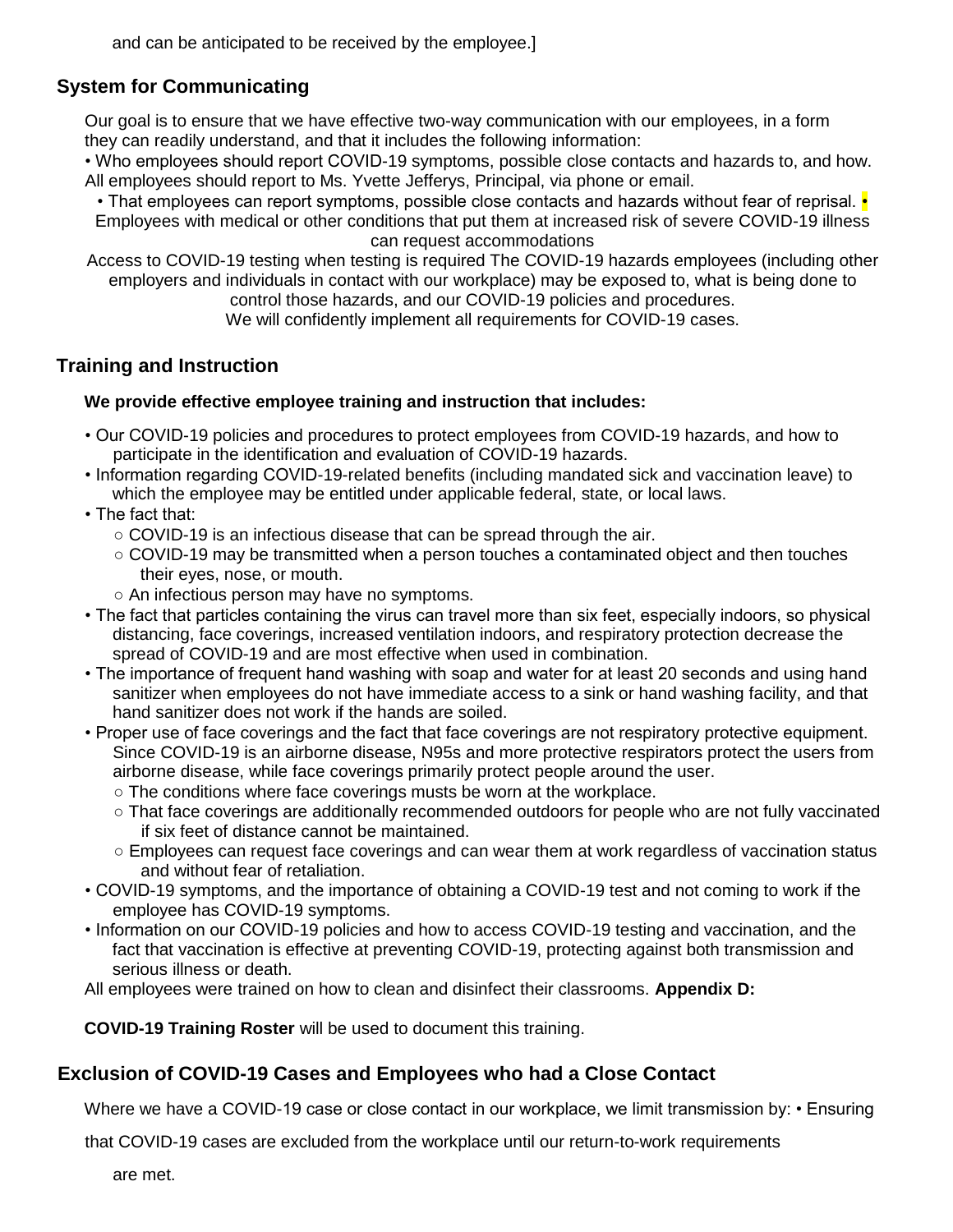- Excluding employees that had a close contact from the workplace until our return-to-work criteria have been met, with the following exceptions:
	- Employees who were fully vaccinated before the close contact and who do not develop COVID-19 symptoms.

**○** COVID-19 cases who returned to work per our return-to-work criteria and have remained free of COVID-19 symptoms, for 90 days after the initial onset of COVID-19 symptoms, or for COVID-19 cases who never developed COVID-19 symptoms, for 90 days after the first positive test.

• For employees excluded from work, continuing, and maintaining employees' earnings, wages, seniority, and all other employees' rights and benefits. This will be accomplished by employer-provided employee sick leave benefits, payments from public sources or other means of maintaining earnings, rights and benefits, where permitted by law and when not covered by workers' compensation. Reference section 3205(c)(9(C) for exceptions.

• Providing employees at the time of exclusion with information on available benefits.

**Reporting, Recordkeeping, and Access** It is our policy to:

• Report information about COVID-19 cases and outbreaks at our workplace to the local health department whenever required by law, and provide any related information requested by the local health department.

• Maintain records of the steps taken to implement our written COVID-19 Prevention Program in accordance with section 3203(b).

• Make our written COVID-19 Prevention Program available at the workplace to employees, authorized employee representatives, and to representatives of Cal/OSHA immediately upon request. • Use the **Appendix C: Investigating COVID-19 Cases** form to keep a record of and track all COVID-19 cases. **Return-to-Work Criteria** 

- **COVID-19 cases with symptoms** will not return to work until all the following have occurred: At least 24 hours have passed since a fever of 100.4 °F. or higher has resolved without the use of fever-reducing medications, and
- COVID-19 symptoms have improved, and
- At least 10 days have passed since COVID-19 symptoms first appeared.
- **COVID-19 cases who tested positive but never developed symptoms** will not return to work until a minimum of 10 days have passed since the date of specimen collection of their first positive COVID-19 test.
- A negative COVID-19 test will not be required for an employee to return to work once the requirements for "cases with symptoms" or "cases who tested positive but never developed symptoms" (above) have been met.
- Persons who had a close contact may return to work as follows:
	- Close contact but never developed symptoms: when 10 days have passed since the last known close contact.
	- Close contact with symptoms: when the "cases with symptoms" criteria (above) have been met, unless the following are true:
		- The person tested negative for COVID-19 using a polymerase chain reaction (PCR) COVID-19 test with specimen taken after the onset of symptoms; and
		- At least 10 days have passed since the last known close contact, and
		- The person has been symptom-free for at least 24 hours, without using fever-reducing medications.
- If an order to isolate, quarantine, or exclude an employee is issued by a local or state health official, the employee will not return to work until the period of isolation or quarantine is completed or the order is lifted. [Reference section 3205(c)(10)(E) and (F) for additional guidance.]

**\_\_\_\_\_\_\_\_\_\_\_\_\_\_\_\_\_\_\_\_\_\_\_\_\_\_\_\_\_\_\_\_\_\_\_\_ \_\_\_\_\_\_\_\_\_\_\_\_\_\_\_\_\_\_\_\_\_\_\_\_\_\_\_\_\_\_\_\_\_\_\_\_\_\_\_**

# **Ms. Yvette Jefferys: Please sign and date**

| <b>Signature</b> | <b>Date</b> |
|------------------|-------------|
|                  |             |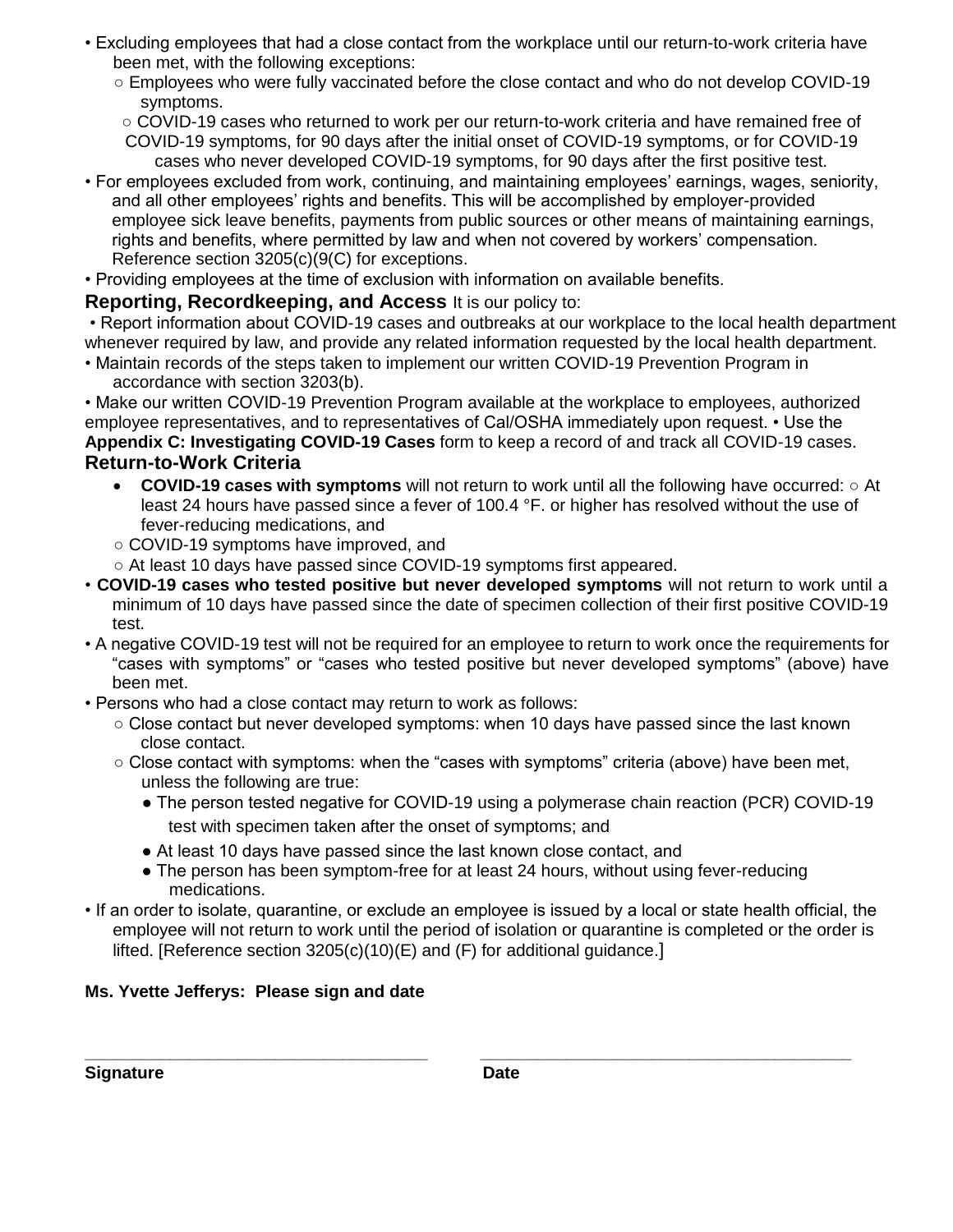# **Appendix A: Identification of COVID-19 Hazards**

All persons, regardless of symptoms or negative COVID-19 test results, will be considered potentially infectious. Particular attention will be paid to areas where people may congregate or come in contact with one another, regardless of whether employees are performing an assigned work task or not. For example: meetings, trainings, entrances, bathrooms, hallways, aisles, walkways, elevators, break or eating areas, cool-down areas, and waiting areas.

Evaluation of potential workplace exposure will be to all persons at the workplace or who may enter the workplace, including coworkers, employees of other entities, members of the public, customers or clients, and independent contractors. We will consider how employees and other persons enter, leave, and travel through the workplace, in addition to addressing stationary work.

# **Person conducting the evaluation: Ms. Yvette Jefferys/Mrs. Carol Desy**

**Date:** 

**Name(s) of employee and authorized employee representative that participated: [enter name(s)]**

| Interaction, area,<br>activity, work task,<br>process,<br>equipment<br>and<br>material<br>that<br>potentially<br>exposes<br>employees to COVID-<br>19 hazards | <b>Places and times</b> | <b>Potential for COVID-19</b><br>exposures and employees<br>affected, including<br>members of the public<br>and employees of other<br>employers | <b>Existing and/or<br/>additional COVID-</b><br><b>19 prevention</b><br>controls |
|---------------------------------------------------------------------------------------------------------------------------------------------------------------|-------------------------|-------------------------------------------------------------------------------------------------------------------------------------------------|----------------------------------------------------------------------------------|
|                                                                                                                                                               |                         |                                                                                                                                                 |                                                                                  |
|                                                                                                                                                               |                         |                                                                                                                                                 |                                                                                  |
|                                                                                                                                                               |                         |                                                                                                                                                 |                                                                                  |
|                                                                                                                                                               |                         |                                                                                                                                                 |                                                                                  |
|                                                                                                                                                               |                         |                                                                                                                                                 |                                                                                  |
|                                                                                                                                                               |                         |                                                                                                                                                 |                                                                                  |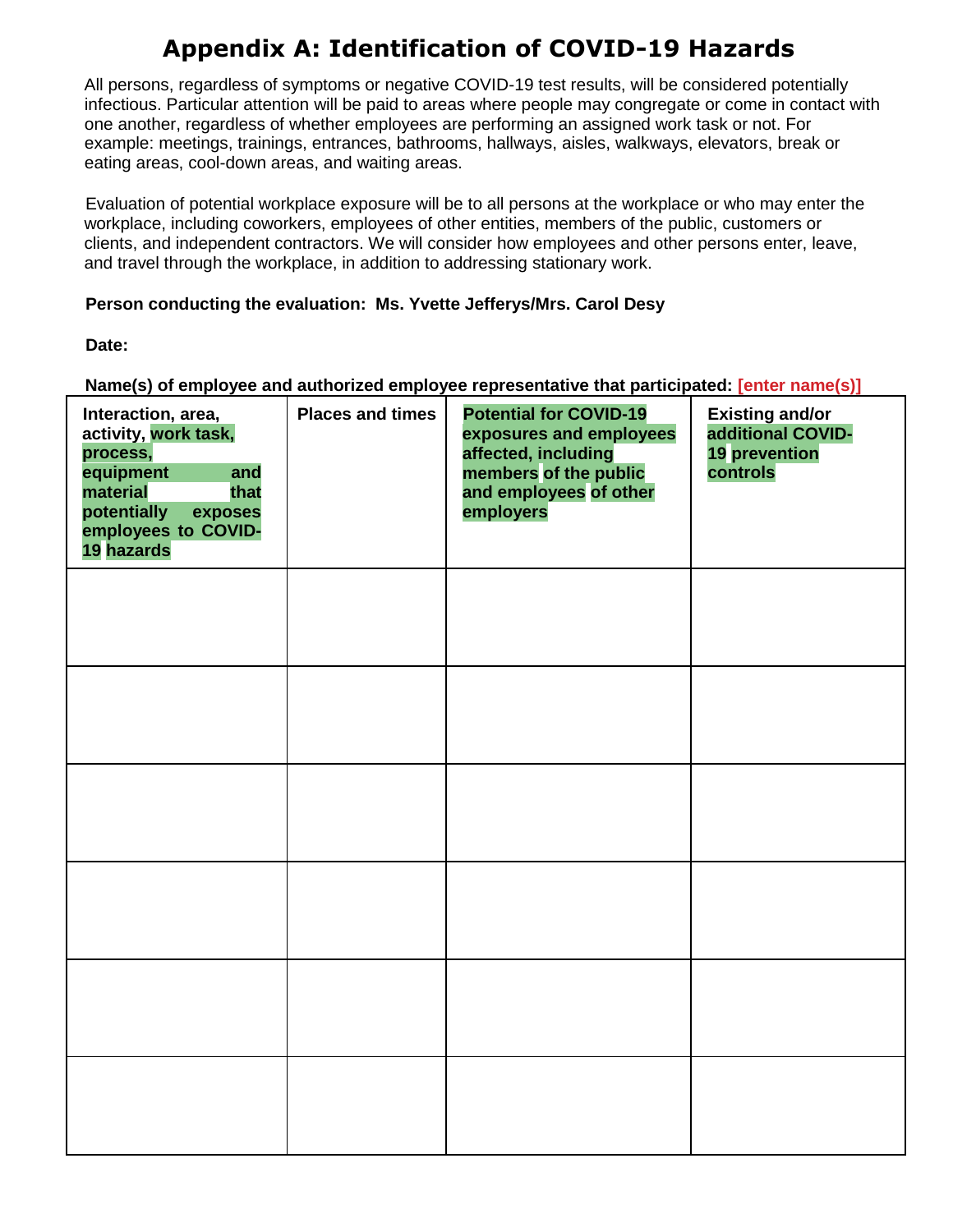# **Appendix B: COVID-19 Inspections**

**[This form is only intended to get you started. Review the information available at www.dir.ca.gov/ dosh/coronavirus/ for additional guidance on what to regularly inspect for, including issues that may be more pertinent to your particular type of workplace. You will need to modify the form accordingly.]** 

**Date: [enter date]** 

**Name of person conducting the inspection: [enter names]** 

### **Work location evaluated: [enter information]**

| <b>Exposure Controls</b>                                                                              | <b>Status</b> | <b>Person Assigned</b><br>to Correct | <b>Date Corrected</b> |
|-------------------------------------------------------------------------------------------------------|---------------|--------------------------------------|-----------------------|
| <b>Engineering</b>                                                                                    |               |                                      |                       |
| Ventilation* (amount<br>of fresh<br>air and<br>filtration maximized)                                  |               |                                      |                       |
| Additional room air<br>filtration*                                                                    |               |                                      |                       |
| [Add<br>any<br>additional<br>controls<br>workplace<br>your<br>is<br>using]                            |               |                                      |                       |
| Administrative                                                                                        |               |                                      |                       |
| Surface cleaning<br>and<br>disinfecti<br>on<br>(frequently enough<br>and<br>adequ<br>ate<br>supplies) |               |                                      |                       |
| Hand washing<br>facilitie<br>S<br>(adequ<br>ate                                                       |               |                                      |                       |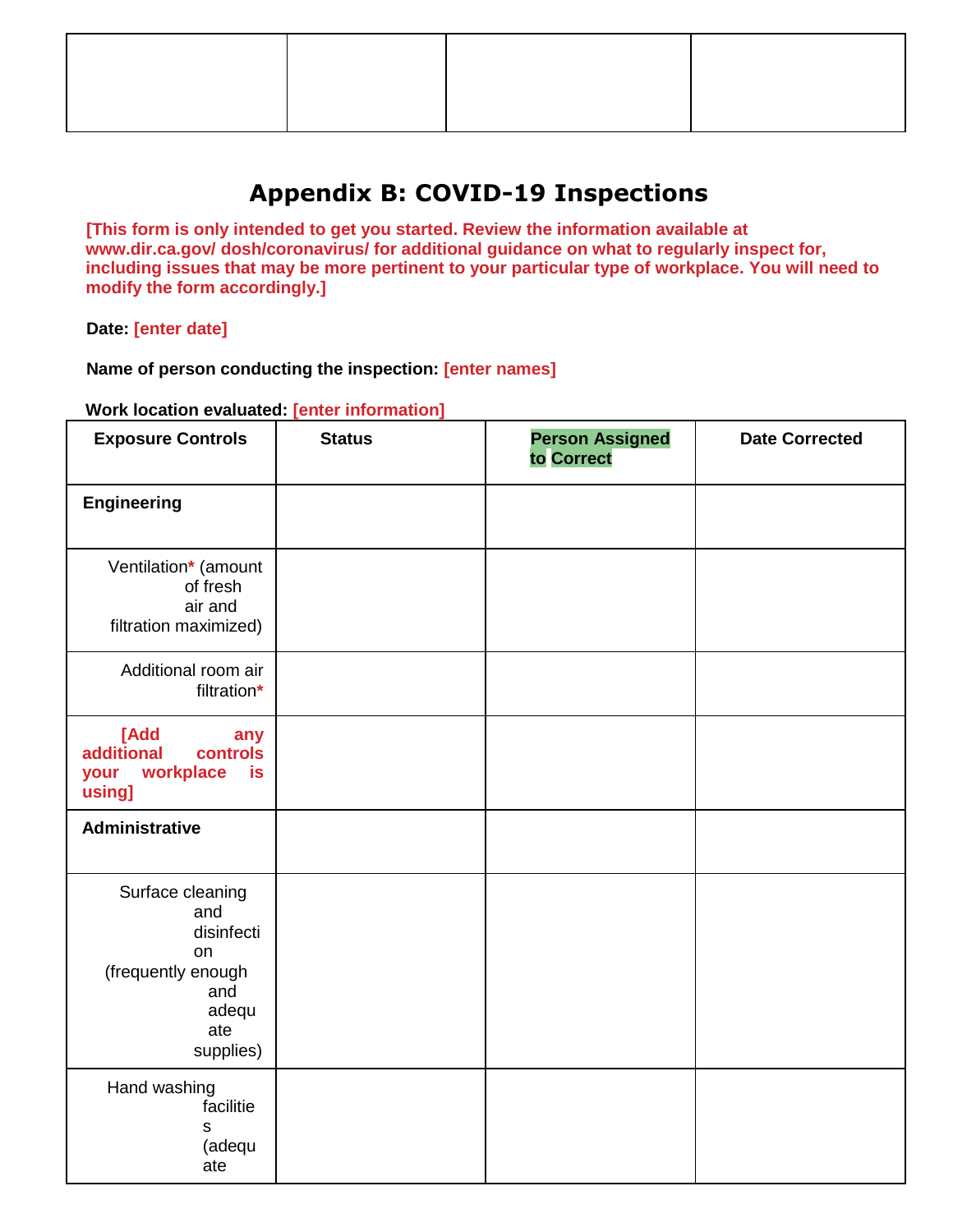| numbers and supplies)                                                                                       |  |  |
|-------------------------------------------------------------------------------------------------------------|--|--|
| Disinfecting and<br>hand sanitizing<br>solutions<br>being used according<br>to manufacturer<br>instructions |  |  |
| [Add any additional<br>controls<br>your workplace is<br>using                                               |  |  |

| <b>Exposure Controls</b>                                              | <b>Status</b> | <b>Person Assigned</b><br>to Correct | <b>Date Corrected</b> |
|-----------------------------------------------------------------------|---------------|--------------------------------------|-----------------------|
| [Add any additional<br>controls<br>your workplace is<br>using]        |               |                                      |                       |
| PPE (not shared,<br>available and being<br>worn)                      |               |                                      |                       |
| Face coverings<br>(cleaned<br>sufficiently<br>often)                  |               |                                      |                       |
| Gloves                                                                |               |                                      |                       |
| Face shields/goggles                                                  |               |                                      |                       |
| Respiratory protection                                                |               |                                      |                       |
| [Add any additional<br><b>controls</b><br>your workplace is<br>using] |               |                                      |                       |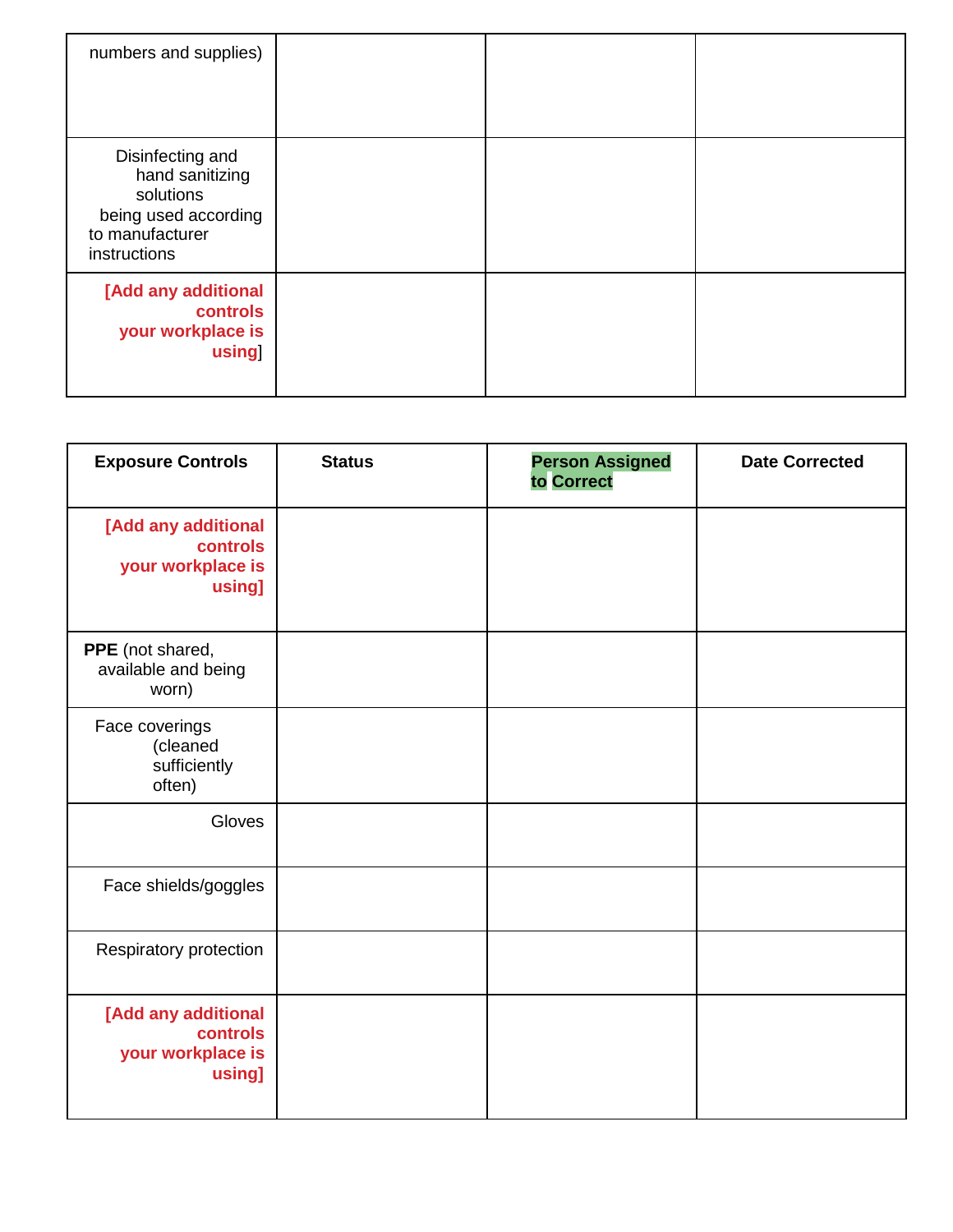**\***Identify and evaluate how to maximize ventilation with outdoor air; the highest level of filtration efficiency compatible with the existing ventilation system; and whether the use of portable or mounted HEPA filtration units, or other air cleaning systems, would reduce the risk of COVID-19 transmission. Review applicable orders and guidance from the State of California and local health departments related to COVID-19 hazards and prevention have been reviewed, including the CDPH Interim Guidance for Ventilation, Filtrations, and Air Quality in Indoor Environments and information specific to your industry, location, and operations. We maximize the quantity of outside air provided to the extent feasible, except when the United States Environmental Protection Agency (EPA) Air Quality Index is greater than 100 for any pollutant or if opening windows or maximizing outdoor air by other means would cause a hazard to employees, for instance from excessive heat or cold.

# **Appendix C: Investigating COVID-19 Cases**

All personal identifying information of COVID-19 cases or persons with COVID-19 symptoms, and any employee required medical records will be kept confidential unless disclosure is required or permitted by law. Un-redacted information on COVID-19 cases will be provided to the local health department, CDPH, Cal/

OSHA, the National Institute for Occupational Safety and Health (NIOSH) immediately upon request, and when required by law.

**Date: [enter date COVID-19 case – suspected/confirmed - became known to the**

**employer] Name of person conducting the investigation: [enter name]** 

**Name of COVID-19 case (employee or non-employee\*) and contact information: [enter** 

**information] Occupation (if non-employee\*, why they were in the workplace): [enter information]** 

**\***If we are made aware of a non-employee COVID-19 case in our workplace

**Names of employees/representatives involved in the investigation: [enter** 

**information] Date investigation was initiated: [enter information]** 

**Locations where the COVID-19 case was present in the workplace during the high-risk exposure period, and activities being performed: [enter information]** 

**Date and time the COVID-19 case was last present and excluded from the workplace: [enter information]** 

**Date of the positive or negative test and/or diagnosis: [enter information]** 

**Date the case first had one or more COVID-19 symptoms, if any: [enter information]** 

**Information received regarding COVID-19 test results and onset of symptoms (attach documentation): [enter information]** 

**Summary determination of who may have had a close contact with the COVID-19 case during the high risk exposure period. Attach additional information, including:** 

**• The names of those found to be in close contact.** 

**• Their vaccination status.** 

**• When testing was offered, including the results and the names of those that were exempt from testing because.** 

**○ They were fully vaccinated before the close contact and do not have symptoms. ○ They returned to work per our return-to-work criteria and have remained symptom free for 90 days or, for**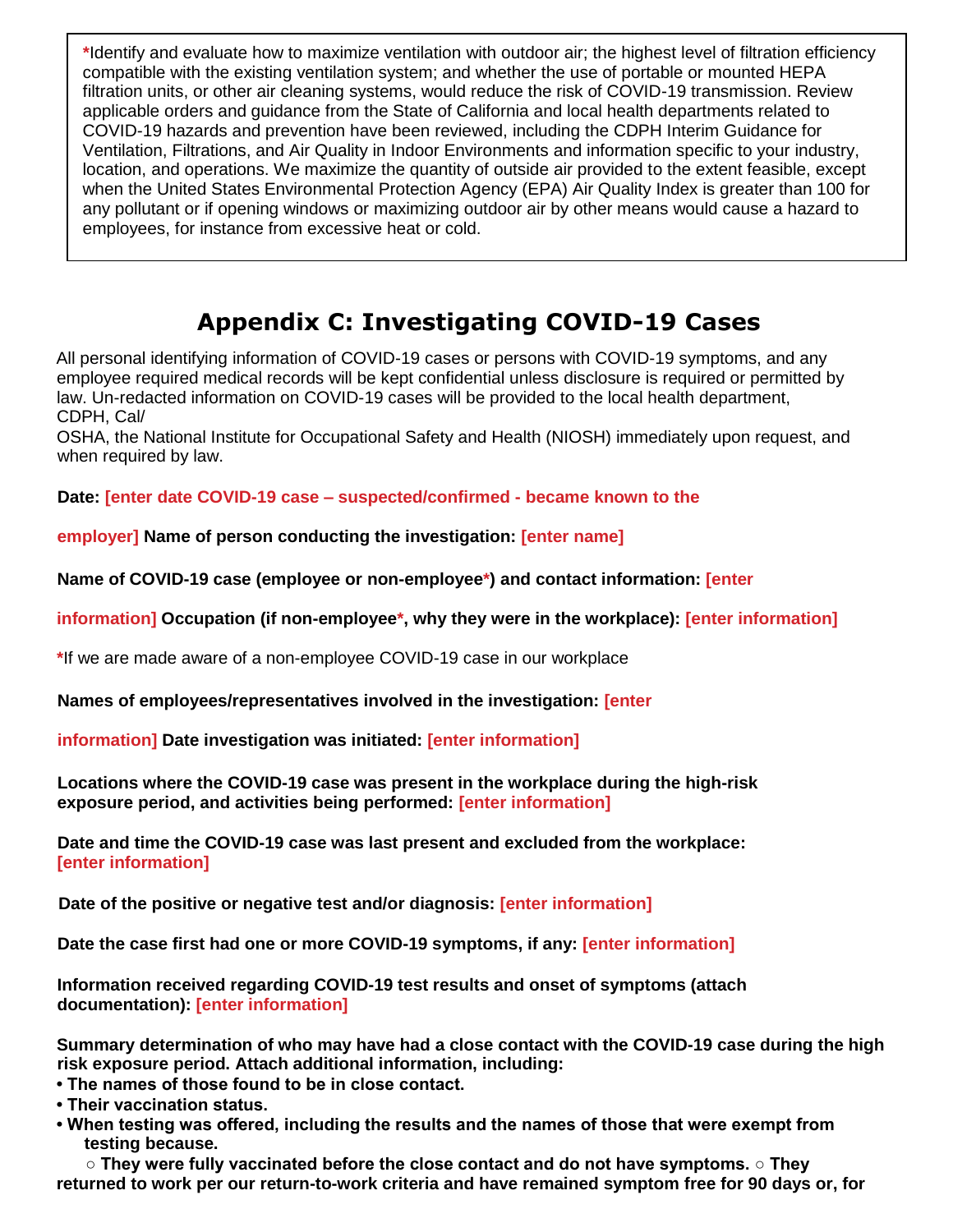**those that never developed symptoms, for 90 days after the initial positive test. • The names of those that were excluded per our Exclusion of COVID-19 Cases and Employees who had a Close Contact requirements.**

**• The names of those exempt from exclusion requirements because:** 

- **They were fully vaccinated before the close contact and did not develop COVID-19 symptoms.**
- **They returned to work per our return-to-work criteria and have remained symptom free for 90 days or, for those that never developed symptoms, for 90 days after the initial positive test.**

## **[enter information]**

**Notice given (within one business day, in a way that does not reveal any personal identifying information of the COVID-19 case) of the potential COVID-19 exposure to:** 

**1. All employees who were in close contact** 

**2. Their authorized representatives (If applicable, the notice required by Labor Code section 6409.6(a) (2) and (c))** 

| Names of employees that<br>were notified: | Names of their authorized<br>representatives: | <b>Date</b> |
|-------------------------------------------|-----------------------------------------------|-------------|
|                                           |                                               |             |
|                                           |                                               |             |
|                                           |                                               |             |
|                                           |                                               |             |

**Independent contractors and other employers present at the workplace during the high-risk exposure period.**

| Names of individuals that were notified: | <b>Date</b> |
|------------------------------------------|-------------|
|                                          |             |
|                                          |             |
|                                          |             |
|                                          |             |
|                                          |             |
|                                          |             |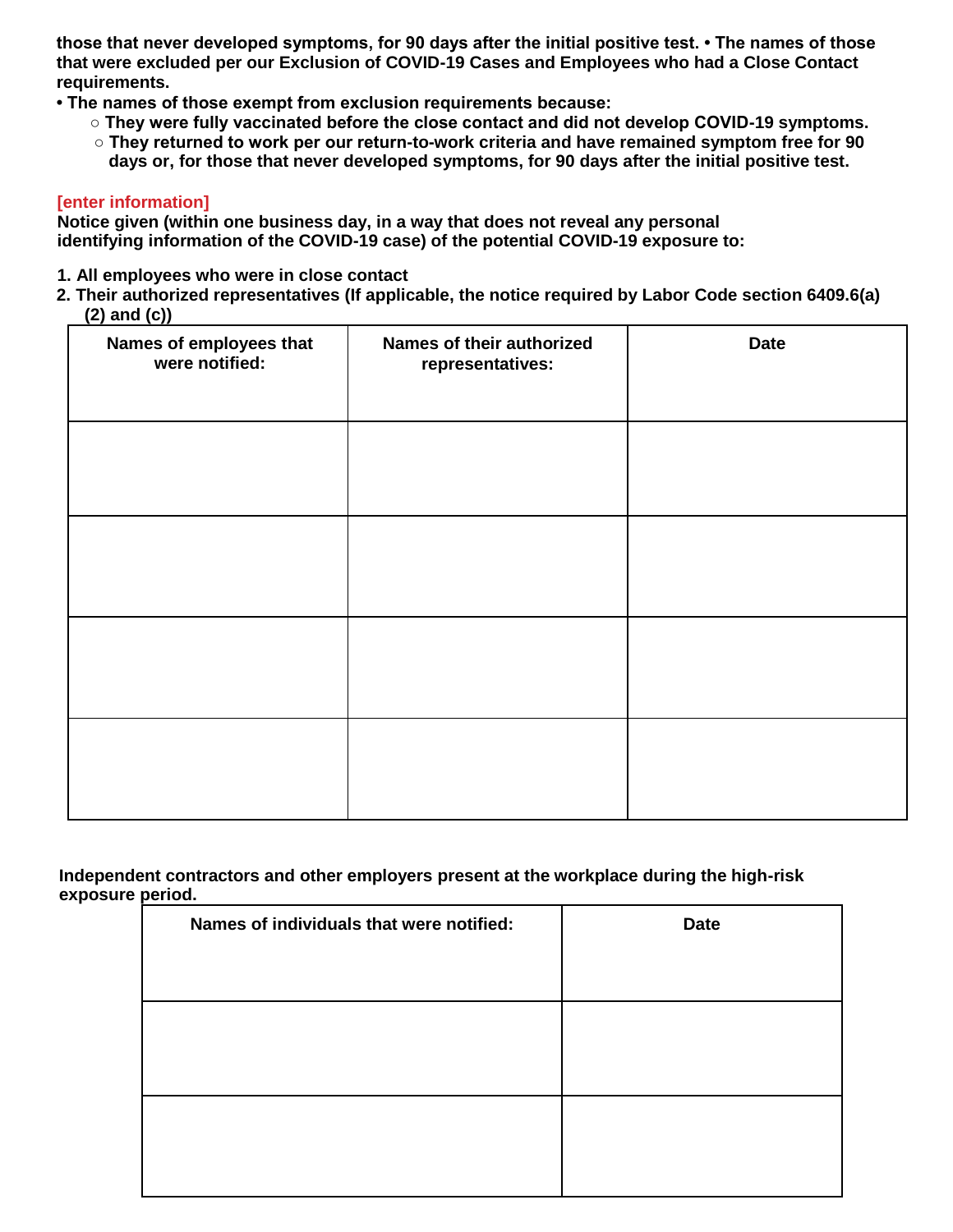**What were the workplace conditions that could have contributed to the risk of COVID-19 exposure? [enter information]** 

**What could be done to reduce exposure to COVID-19? [enter information]** 

**Was local health department notified? Date? [enter information]**

# **Appendix D: COVID-19 Training**

**Roster Date: [enter date]** 

# **Person that conducted the training: [enter name(s)]**

| <b>Employee Name</b> | <b>Signature</b> |
|----------------------|------------------|
|                      |                  |
|                      |                  |
|                      |                  |
|                      |                  |
|                      |                  |
|                      |                  |
|                      |                  |
|                      |                  |
|                      |                  |
|                      |                  |
|                      |                  |
|                      |                  |
|                      |                  |
|                      |                  |
|                      |                  |
|                      |                  |
|                      |                  |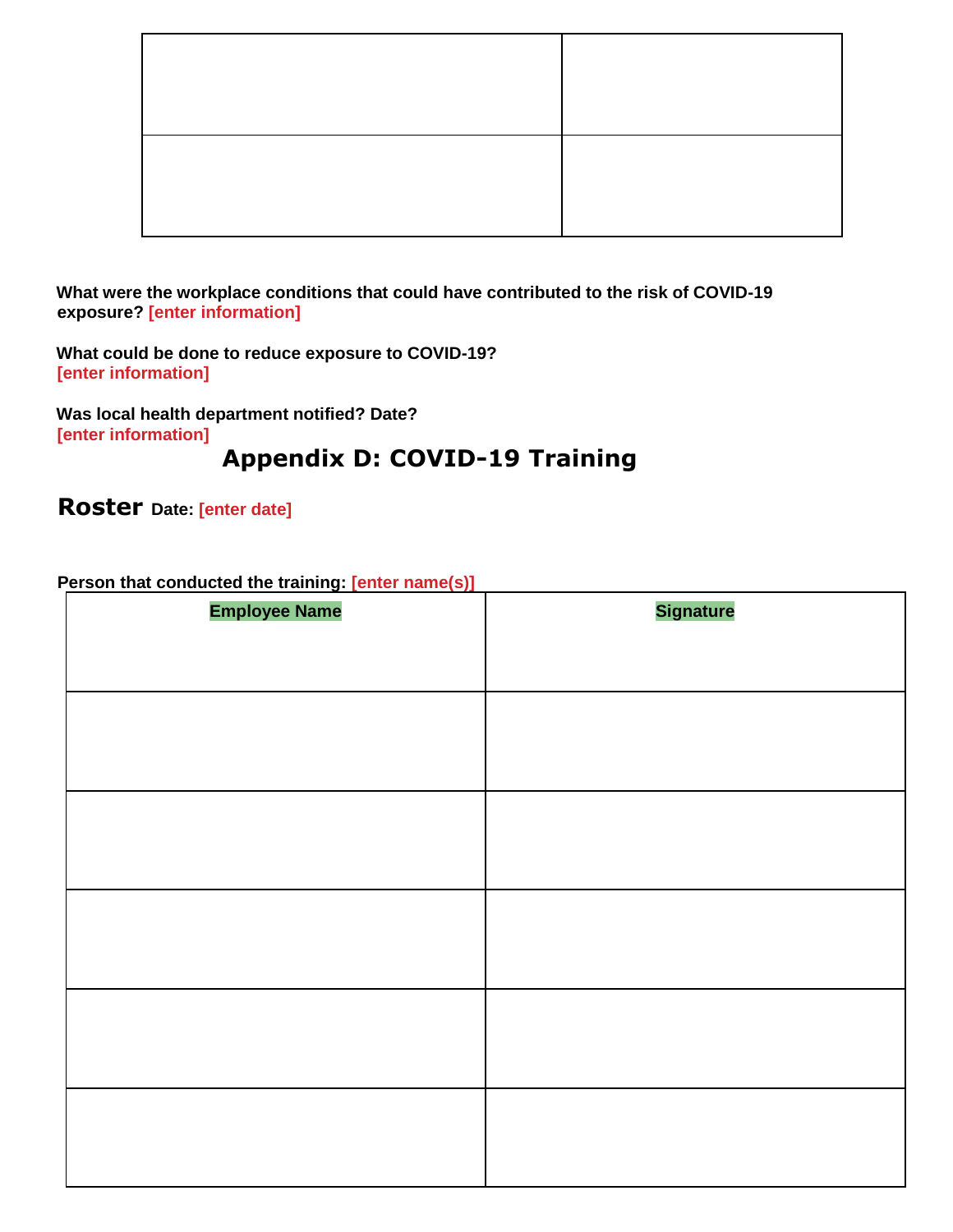# **Appendix E: Documentation of Employee COVID-19 Vaccination Status - CONFIDENTIAL**

| <b>Employee Name</b> | <b>Fully or Partially</b><br>Vaccinated1 | <b>Method of</b><br>Documentation2 |
|----------------------|------------------------------------------|------------------------------------|
|                      |                                          |                                    |
|                      |                                          |                                    |
|                      |                                          |                                    |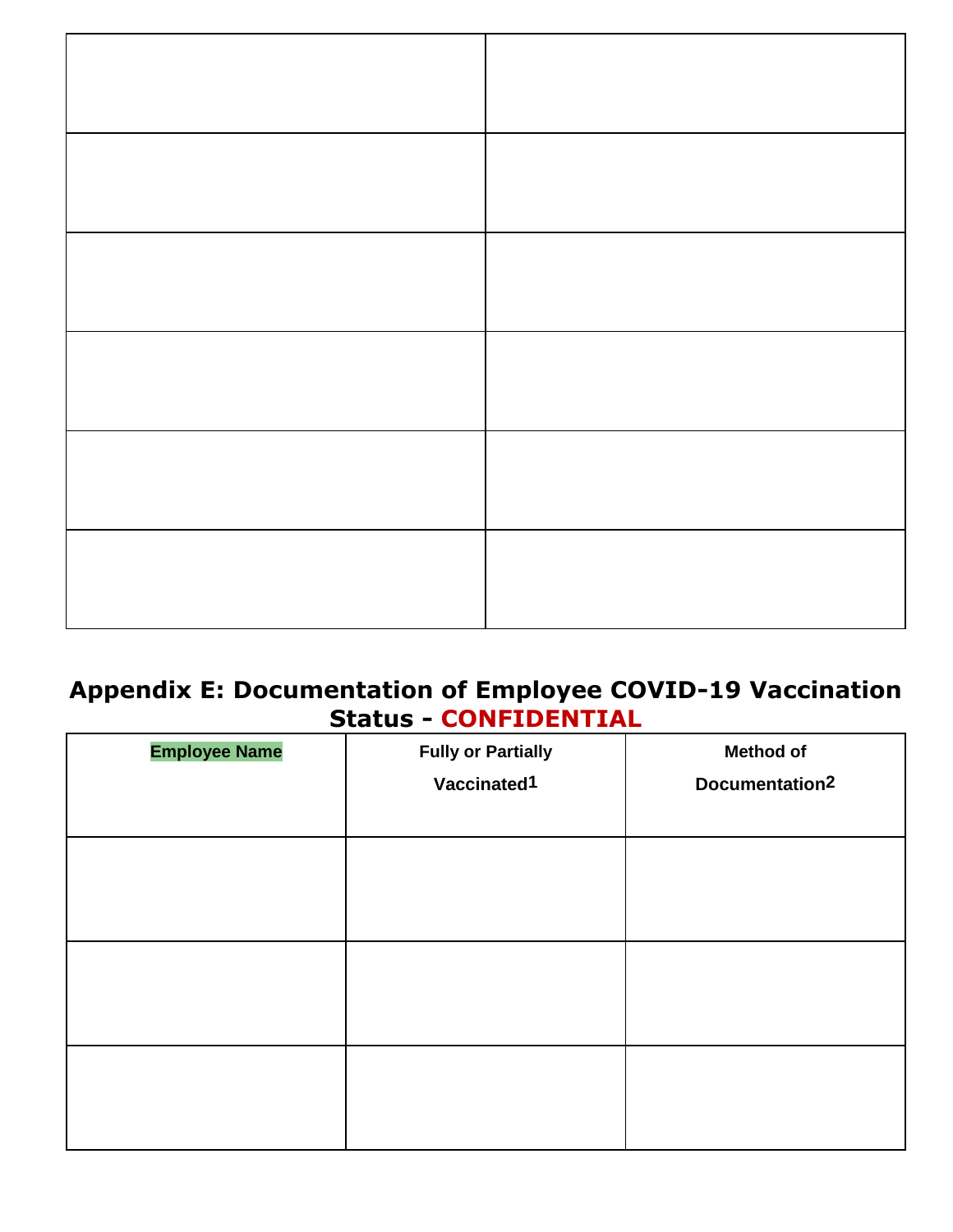**<sup>1</sup>**Update, accordingly and maintain as confidential medical record

**<sup>2</sup>**Acceptable options include:

- Employees provide proof of vaccination (vaccine card, image of vaccine card or health care document showing vaccination status) and employer maintains a copy.
- Employees provide proof of vaccination. The employer maintains a record of the employees who presented proof, but not the vaccine record itself.
- Employees self-attest to vaccination status and employer maintains a record of who self-attests.

# **Additional Consideration #1**

# **Multiple COVID-19 Infections and COVID-19 Outbreaks**

**[This addendum will need to be added to your CPP if three or more employee COVID-19 cases within an exposed group visited the workplace during their high-risk exposure period at any time during a 14-day period. Reference section 3205.1 for details.]** 

This addendum will stay in effect until there are no new COVID-19 cases detected in the exposed group for a 14-day period.

# **COVID-19 testing**

- We provide COVID-19 testing at no cost to all employees, during paid time, in our exposed group except for:
	- Employees who were not present during the relevant 14-day period.
	- Employees who were fully vaccinated before the multiple infections or outbreak and who do not have symptoms.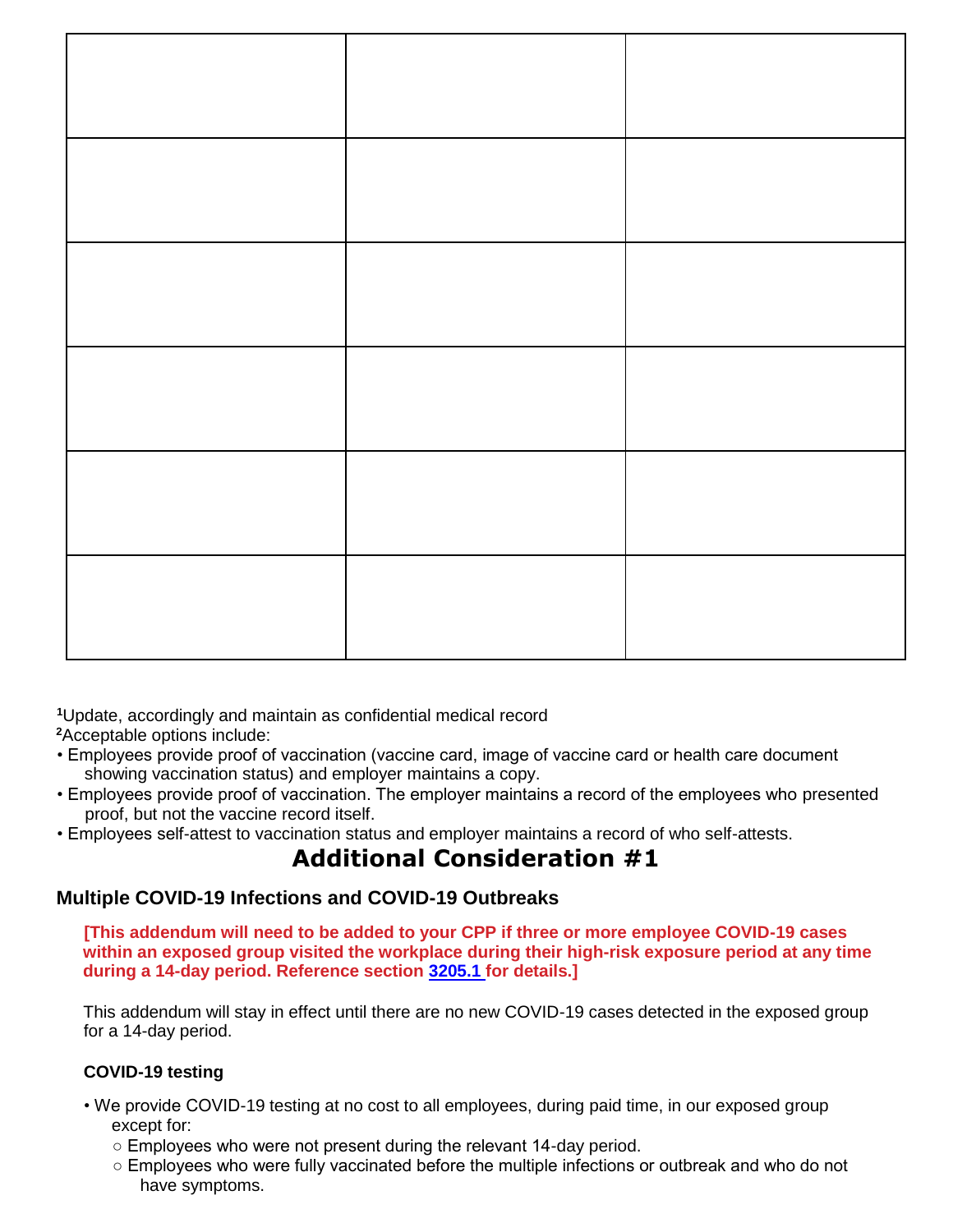- COVID-19 cases who did not develop symptoms after returning to work pursuant to our return-to work criteria, no testing is required for 90 days after the initial onset of symptoms or, for COVID-19 cases who never developed symptoms, 90 days after the first positive test.
- COVID-19 testing consists of the following:
	- All employees in our exposed group are immediately tested and then again one week later. Negative COVID-19 test results of employees with COVID-19 exposure will not impact the duration of any quarantine, isolation, or exclusion period required by, or orders issued by, the local health department.
	- After the first two COVID-19 tests, we continue to provide COVID-19 testing once a week of employees in the exposed group who remain at the workplace, or more frequently if recommended by the local health department, until there are no new COVID-19 cases detected in our workplace for a 14-day period.
	- We provide additional testing when deemed necessary by Cal/OSHA.

We continue to comply with the applicable elements of our CPP, as well as the following:

1. Employees in the exposed group wear face coverings when indoors, or when outdoors and less than six feet apart (unless one of the face-covering exceptions indicated in our CPP apply). 2. We give notice to employees in the exposed group of their right to request a respirator for voluntary use if they are not fully vaccinated.

3. We evaluate whether to implement physical distancing of at least six feet between persons, or where six feet of physical distancing is not feasible, the need for use of cleanable solid partitions of sufficient size to reduce COVID-19 transmission.

# **COVID-19 investigation, review, and hazard correction**

We immediately perform a review of potentially relevant COVID-19 policies, procedures, and controls and implement changes as needed to prevent further spread of COVID-19.

The investigation and review is documented and includes:

- Investigation of new or unabated COVID-19 hazards including:
	- Our leave policies and practices and whether employees are discouraged from remaining home when sick.
	- Our COVID-19 testing policies.
	- Insufficient outdoor air.
	- Insufficient air filtration.
	- Lack of physical distancing.
- Updating the review:
	- Every thirty days that the outbreak continues.
	- In response to new information or to new or previously unrecognized COVID-19 hazards.
	- When otherwise necessary.
- Implementing changes to reduce the transmission of COVID-19 based on the investigation and review. We consider:
	- Moving indoor tasks outdoors or having them performed remotely.
	- Increasing outdoor air supply when work is done indoors.
	- Improving air filtration.
	- Increasing physical distancing as much as feasible.
	- Requiring respiratory protection in compliance with section 5144.
	- **[Describe other applicable controls].**

#### **Buildings or structures with mechanical ventilation**

We will filter recirculated air with Minimum Efficiency Reporting Value (MERV) 13 or higher efficiency filters, if compatible with the ventilation system. If MERV-13 or higher filters are not compatible, we will use filters with the highest compatible filtering efficiency. We will also evaluate whether portable or mounted High Efficiency Particulate Air (HEPA) filtration units or other air cleaning systems would reduce the risk of transmission and, if so, implement their use to the degree feasible.

# **Additional Consideration #2**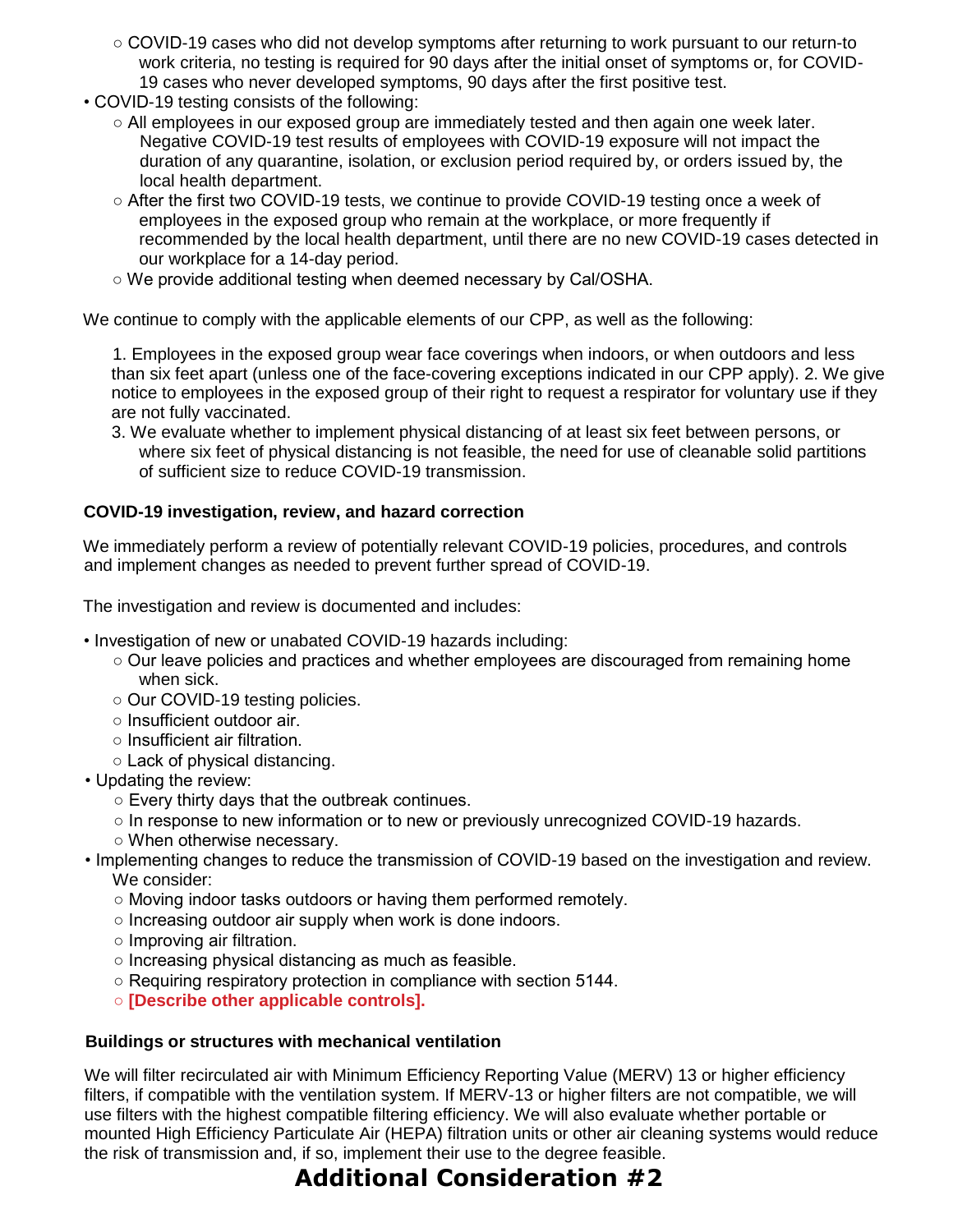# **Major COVID-19 Outbreaks**

**[This addendum will need to be added to your CPP should 20 or more employee COVID-19 cases in an exposed group visit your workplace during the high-risk exposure period within a 30-day period. Reference section 3205.2 for details.]** 

This addendum will stay in effect until there are fewer than three COVID-19 cases detected in our exposed group for a 14-day period.

We continue to comply with the Multiple COVID-19 Infections and COVID-19 Outbreaks addendum, except that the COVID-19 testing, regardless of vaccination status, is made available to all employees in the exposed group twice a week, or more frequently if recommended by the local health department.

In addition to complying with our CPP and Multiple COVID-19 Infections and COVID-19 Outbreaks addendum, we also:

- Provide employees in the exposed group with respirators for voluntary use in compliance with section 5144(c)(2) and determine the need for a respiratory protection program or changes to an existing respiratory protection program under section 5144 to address COVID-19 hazards.
- Separate by six feet (except where we can demonstrate that six feet of separation is not feasible and there is momentary exposure while persons are in movement) any employees in the exposed group who are not wearing respirators required by us and used in compliance with section 5144. When it is not feasible to maintain a distance of at least six feet, individuals are as far apart as feasible. **[Describe methods used, such as physical distancing that includes: telework or other remote work arrangements; reducing the number of persons in an area at one time, including visitors; visual cues such as signs and floor markings to indicate where employees and others should be located or their direction and path of travel; staggered arrival, departure, work, and break times; and adjusted work processes or procedures, such as reducing production speed, to allow greater distance between employees.]**
- Install cleanable solid partitions that effectively reduce transmission between the employee and other persons at workstations where an employee in the exposed group is assigned to work for an extended period, such as cash registers, desks, and production line stations, and where the physical distancing requirement (described above) is not always maintained.
- Evaluate whether to halt some or all operations at the workplace until COVID-19 hazards have been corrected.
- Implement any other control measures deemed necessary by Cal/OSHA.

# **Additional Consideration #3**

# **COVID-19 Prevention in Employer-Provided Housing**

### **[This addendum will need to be added to your CPP if you have workers in employerprovided housing. Reference section 3205.3(a) for details.]**

## **Assignment of housing units**

We, to the extent feasible, reduce employee exposure to COVID-19 by assigning employee residents to distinct groups and ensure that each group remains separate from other such groups during transportation and work. Shared housing unit assignments are prioritized in the following order:

- Residents who usually maintain a household together outside of work, such as family members, will be housed in the same housing unit without other persons.
- Residents who work in the same crew or work together at the same workplace will be housed in the same housing unit without other persons.
- Employees who do not usually maintain a common household, work crew, or workplace will be housed in the same housing unit only when no other housing alternatives are feasible.

## **Ventilation**

We ensure maximization of the quantity and supply of outdoor air and increase filtration efficiency to the highest level compatible with the existing ventilation system in housing units. If there is not a Minimum Efficiency Reporting Value (MERV) 13 or higher filter in use, portable or mounted HEPA filtration units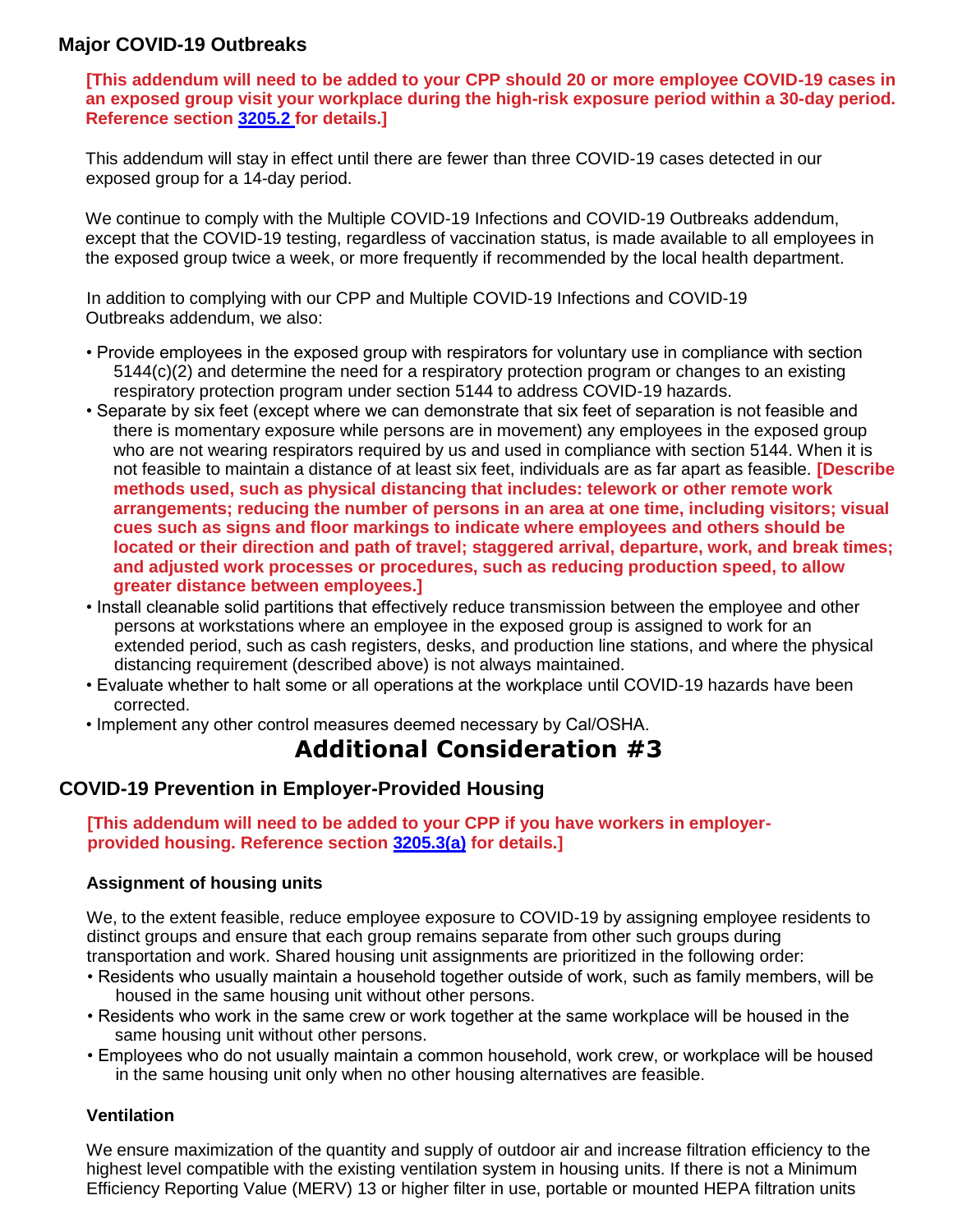are used, where feasible, in all sleeping areas in which there are two or more residents who are not fully vaccinated.

# **Face coverings**

We provide face coverings to all residents and provide information to residents on when they should be used in accordance with state or local health officer orders or guidance.

### **Cleaning and disinfection**

We ensure that:

• Housing units, kitchens, bathrooms, and common areas are effectively cleaned to prevent the spread of COVID-19. Housing units, kitchens, bathrooms, and indoor common areas are cleaned and disinfected after a COVID-19 case was present during the high-risk exposure period, if another resident will be there within 24 hours of the COVID-19 case. **[Describe how this will be accomplished]** 

• Cleaning and disinfecting is done in a manner that protects the privacy of residents. • Residents are instructed to not share unwashed dishes, drinking glasses, cups, eating utensils, and similar items.

## **Screening**

We encourage residents to report COVID-19 symptoms to **[Enter name of individual, position, or office]**.

## **COVID-19 testing**

We establish, implement, maintain and communicate to residents' effective policies and procedures for COVID-19 testing of residents who had a close contact or COVID-19 symptoms. **[Describe how this will be accomplished]**

### **COVID-19 cases and close contacts**

We:

- Effectively quarantine residents who have had a close contact from all other residents. Effective quarantine includes providing residents who had a close contact with a private bathroom and sleeping area, with the following exceptions:
	- Fully vaccinated residents who do not have symptoms.
	- COVID-19 cases who have met our return-to-work criteria and have remained asymptomatic, for 90 days after the initial onset of symptoms, or COVID-19 cases who never developed symptoms, for 90 days after the first positive test.
- Effectively isolate COVID-19 cases from all residents who are not COVID-19 cases. Effective isolation includes housing COVID-19 cases only with other COVID-19 cases and providing COVID-19 case residents with a sleeping area and bathroom that is not shared by non-COVID-19-case residents.
- Keep confidential any personal identifying information regarding COVID-19 cases and persons with COVID-19 symptoms, in accordance with our CPP **Investigating and Responding to COVID-19 Cases**.
- End isolation in accordance with our CPP **Exclusion of COVID-19 Cases** and **Return to Work Criteria**, and any applicable local or state health officer orders.

# **Additional Consideration #4**

## **COVID-19 Prevention in Employer-Provided Transportation**

**[This addendum will need to be added to your CPP if there is employer-provided motor vehicle transportation, which is any transportation of an employee, during the course and scope of employment, including transportation to and from different workplaces, jobsites, delivery sites, buildings, stores, facilities, and agricultural fields provided, arranged for, or secured by an employer, regardless of the travel distance or duration involved. Reference section 3205.4 for details.** 

**This addendum does not apply:** 

- **If the driver and all passengers are from the same household outside of work, such as family members, or if the driver is alone in the vehicle.**
- **To employer-provided transportation when necessary for emergency response, including**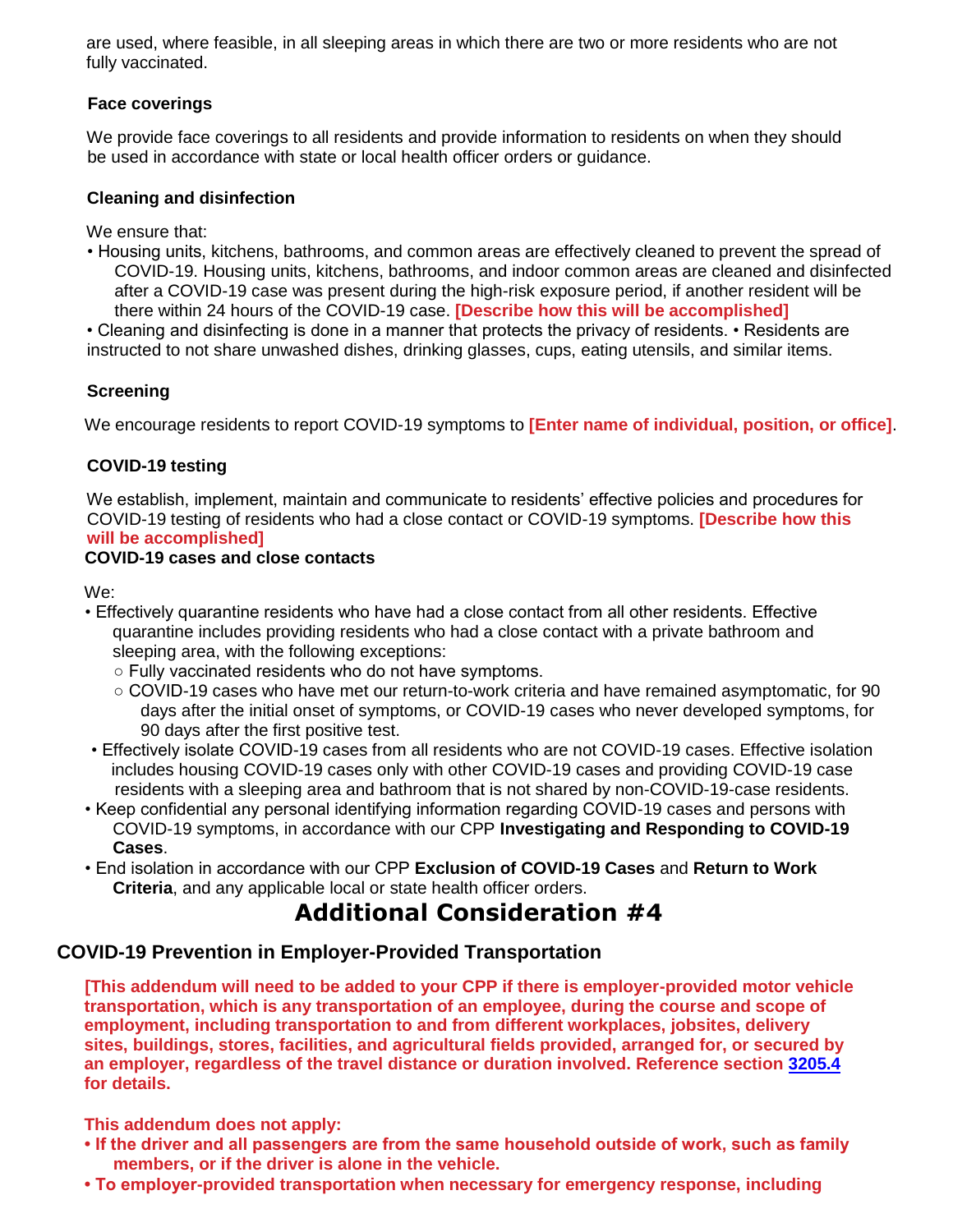**firefighting, rescue, and evacuation, and support activities directly aiding response such as utilities, communications and medical operations.** 

- **To employees with occupational exposure as defined by section 5199.**
- **To vehicles in which all employees are fully vaccinated.**
- **To public transportation]**

### **Assignment of transportation**

To the extent feasible, we reduce exposure to COVID-19 hazards by assigning employees sharing vehicles to distinct groups and ensuring that each group remains separate from other such groups during transportation, during work activities, and in employer-provided housing. We prioritize shared transportation assignments in the following order:

• Employees residing in the same housing unit are transported in the same vehicle. • Employees working in the same crew or workplace are transported in the same vehicle. • Employees who do not share the same household, work crew or workplace are transported in the same vehicle only when no other transportation alternatives are feasible.

### **Face coverings and respirators**

We ensure that the:

- Face covering requirements of our CPP **Face Coverings** are followed for employees waiting for transportation, if applicable.
- All employees who are not fully vaccinated are provided with a face covering, which must be worn unless an exception under our CPP Face Coverings applies.
- Upon request, we provide respirators for voluntary use in compliance with subsection 5144(c)(2) to all employees in the vehicle who are not fully vaccinated.

### **Screening**

We develop, implement, and maintain effective procedures for screening and excluding drivers and riders with COVID-19 symptoms prior to boarding shared transportation. **[Detail what those procedures are]** 

#### **Cleaning and disinfecting**

We ensure that:

- All high-contact surfaces (door handles, seatbelt buckles, armrests, etc.) used by passengers are cleaned to prevent the spread of COVID-19 and are cleaned and disinfected if used by a COVID-19 case during the high-risk exposure period, when the surface will be used by another employee within 24 hours of the COVID-19 case. **[Describe how this will be accomplished]**
- All high-contact surfaces used by drivers, such as the steering wheel, armrests, seatbelt buckles, door handles and shifter, are cleaned to prevent the spread of COVID-19 between different drivers

and are disinfected after use by a COVID-19 case during the high-risk exposure period, if the surface will be used by another employee within 24 hours of the COVID-19 case. **[Describe how this will be accomplished]** 

• We provide sanitizing materials, training on how to use them properly, and ensure they are kept in adequate supply.

### **Ventilation**

We ensure that vehicle windows are kept open, and the ventilation system is set to maximize outdoor air and not set to recirculate air. Windows do not have to be kept open if one or more of the following conditions exist:

- The vehicle has functioning air conditioning in use and excessive outdoor heat would create a hazard to employees.
- The vehicle has functioning heating in use and excessive outdoor cold would create a hazard to employees.
- Protection is needed from weather conditions; such as rain or snow.